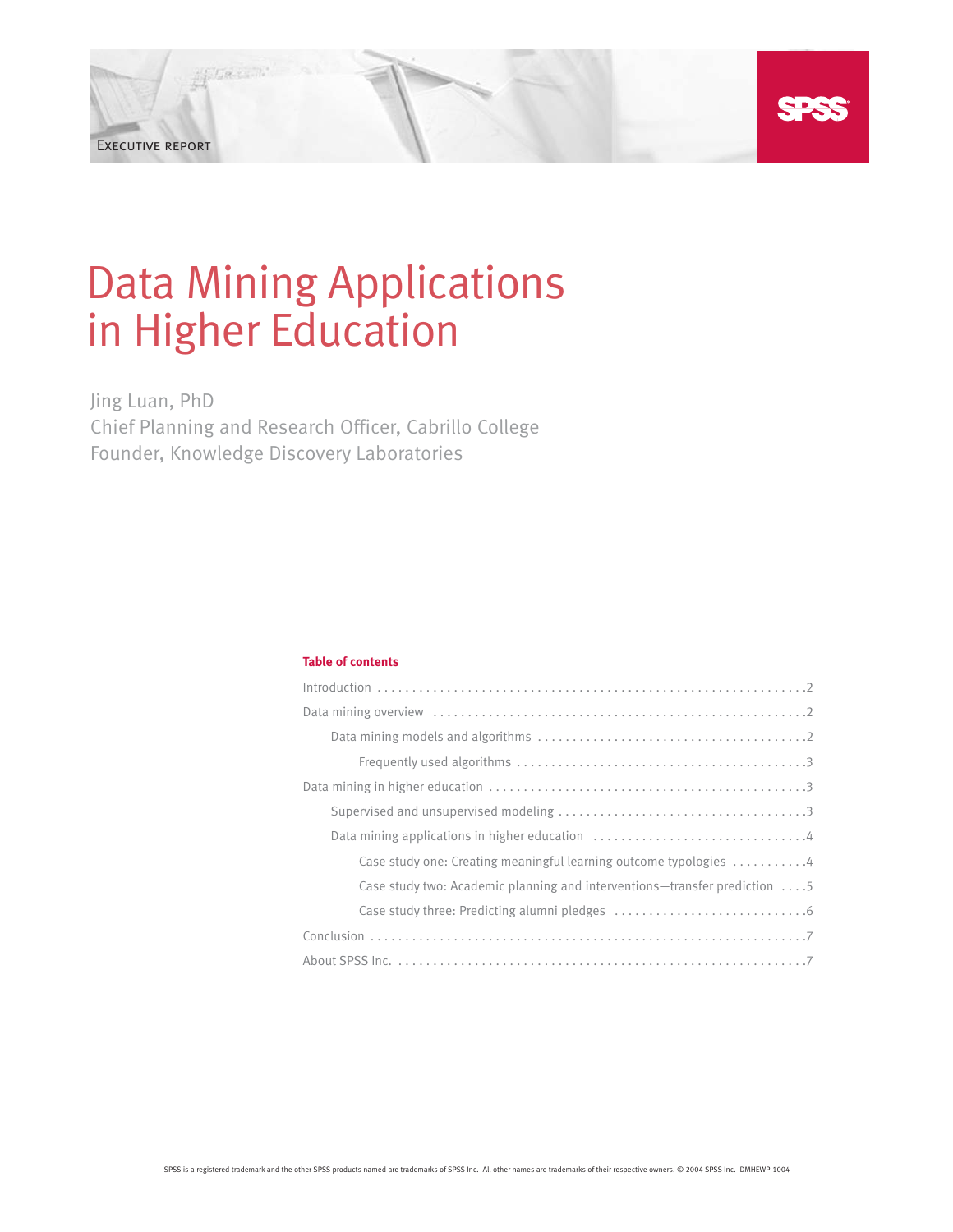### **Introduction**

One of the biggest challenges that higher education faces today is predicting the paths of students and alumni. Institutions would like to know, for example, which students will enroll in particular course programs, and which students will need assistance in order to graduate. Are some students more likely to transfer than others? What groups of alumni are most likely to offer pledges? In addition to this challenge, traditional issues such as enrollment management and time-to-degree continue to motivate higher education institutions to search for better solutions.

One way to effectively address these student and alumni challenges is through the analysis and presentation of data, or data mining. Data mining enables organizations to use their current reporting capabilities to uncover and understand hidden patterns in vast databases. These patterns are then built into data mining models and used to predict individual behavior with high accuracy. As a result of this insight, institutions are able to allocate resources and staff more effectively. Data mining may, for example, give an institution the information necessary to take action before a student drops out, or to efficiently allocate resources with an accurate estimate of how many students will take a particular course.

This white paper addresses the capabilities of data mining and its applications in higher education. Three case studies demonstrate how data mining saves resources while maximizing efficiency, and increases productivity without increasing cost. The paper begins with an overview of data mining capabilities.

### **Data mining overview**

Data mining uses a combination of an explicit knowledge base, sophisticated analytical skills, and domain knowledge to uncover hidden trends and patterns. These trends and patterns form the basis of predictive models that enable analysts to produce new observations from existing data.

Gartner Inc.'s definition of data mining is the most comprehensive: "...the process of discovering meaningful new correlations, patterns, and trends by sifting through large amounts of data stored in repositories, and by using pattern recognition technologies, as well as statistical and mathematical techniques." Data mining should be performed on very large or raw datasets using either supervised or unsupervised data mining algorithms. Note that data mining cannot occur without direct interaction with unitary data.

The most successful data mining projects comply with the guidelines and steps in the CRoss-Industry Standard Process for Data Mining (CRISP-DM). As the demand for data mining increases and more algorithms are created, CRISP-DM ensures good practices that everyone can follow. For more information on CRISP-DM, refer to the white paper, "CRISP-DM 1.0: Step-by-step data mining guide," available from the SPSS Web site at **www.spss.com/downloads**.

#### **Data mining models and algorithms**

Models house the steps, modules, and resources of the data mining process. Some data mining models include the entire process for a particular purpose, be it to cluster or predict. A model is, however, different from an algorithm. An algorithm is a specific, mathematically driven data mining function, such as a neural network, classification and regression tree (C&RT), or K-means.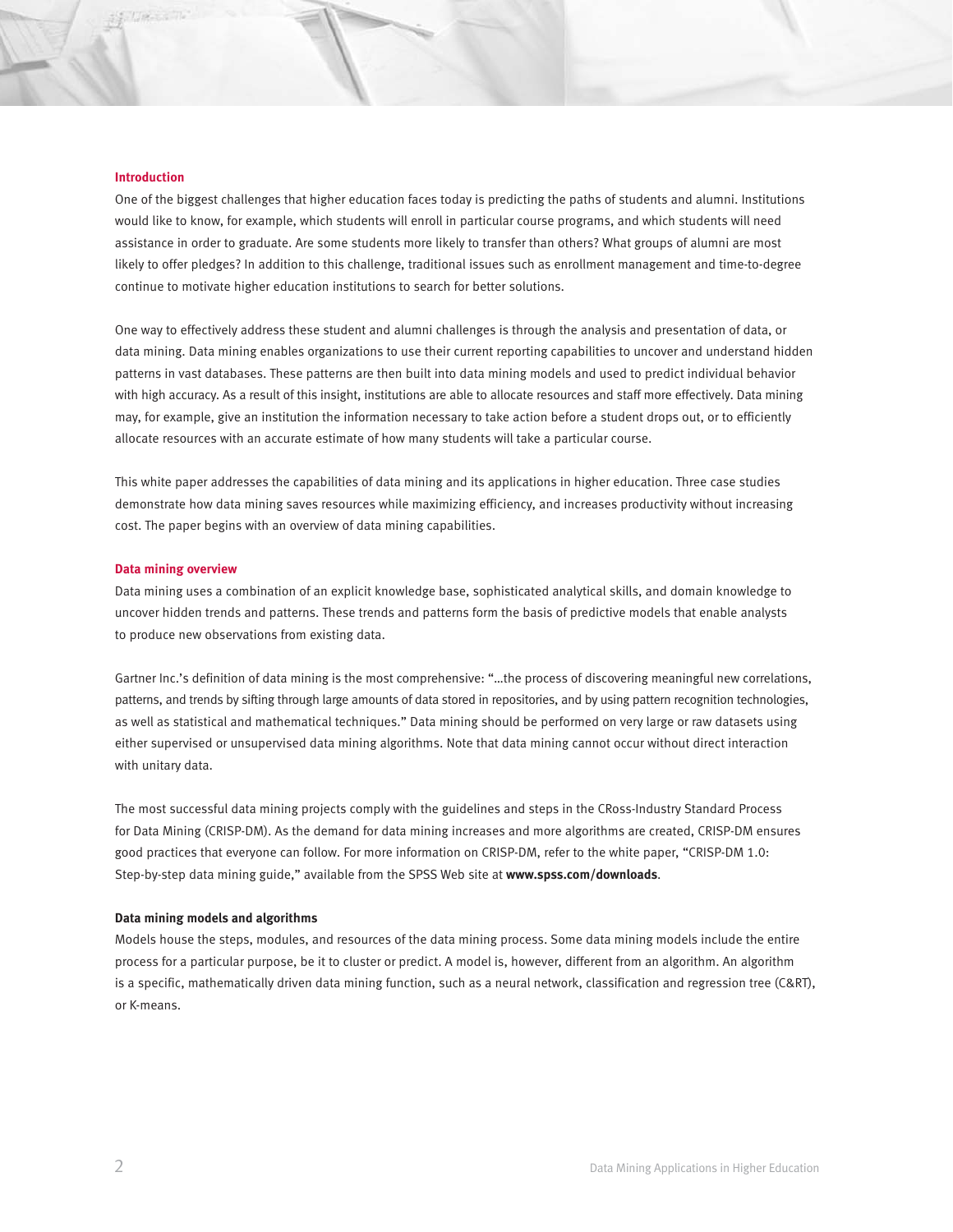## *Frequently used algorithms*

Beyond those mentioned in this paper, there are the genetic, market basket analysis, Kohonen network, link analysis, time/sequence, and text mining algorithms, to name just a few. Most of the traditional statistics, such as logistic regression and principal component analysis, are also treated as data mining tools. In addition, university laboratories often produce new algorithms for specific business or scientific research purposes.

#### **Data mining in higher education**

Data mining is a powerful tool for academic intervention. Through data mining, a university could, for example, predict with 85 percent accuracy which students will or will not graduate. The university could use this information to concentrate academic assistance on those students most at risk.

In order to understand how and why data mining works, it's important to understand a few fundamental concepts. First, data mining relies on four essential methods: Classification, categorization, estimation, and visualization. Classification identifies associations and clusters, and separates subjects under study. Categorization uses rule induction algorithms to handle categorical outcomes, such as "persist" or "dropout," and "transfer" or "stay." Estimation includes predictive functions or likelihood and deals with continuous outcome variables, such as GPA and salary level. Visualization uses interactive graphs to demonstrate mathematically induced rules and scores, and is far more sophisticated than pie or bar charts. Visualization is used primarily to depict three-dimensional geographic locations of mathematical coordinates.

Higher education institutions can use classification, for example, for a comprehensive analysis of student characteristics, or use estimation to predict the likelihood of a variety of outcomes, such as transferability, persistence, retention, and course success.

### **Supervised and unsupervised modeling**

Classification and estimation use either unsupervised or supervised modeling techniques. Unsupervised data mining is used for situations in which particular groupings or patterns are unknown. In student course databases, for example, little is known about which courses are usually taken as a group, or which course types are associated with which student types. Unsupervised data mining is often used first to study patterns and search for previously hidden patterns, in order to understand, classify, typify, and code the objects of study before applying theories.

Supervised data mining, however, is used with records that have a known outcome. A graduation database, for example, contains records of students who completed their studies, as well as of those who dropped out. Supervised data mining is used to study the academic behavior of both groups, with the intention of linking behavior patterns to academic histories and other recorded information.

This so-called "machine learning" uses artificial intelligence to induct rules and delineate patterns that analysts can apply to new data. Once a model performs well, the analyst can feed in another student group, such as new students, and the model applies the learned information to the new group to predict the likelihood of graduation. All of these steps are automated to produce accurate estimations quickly, saving time and resources compared to conventional behavior prediction methods.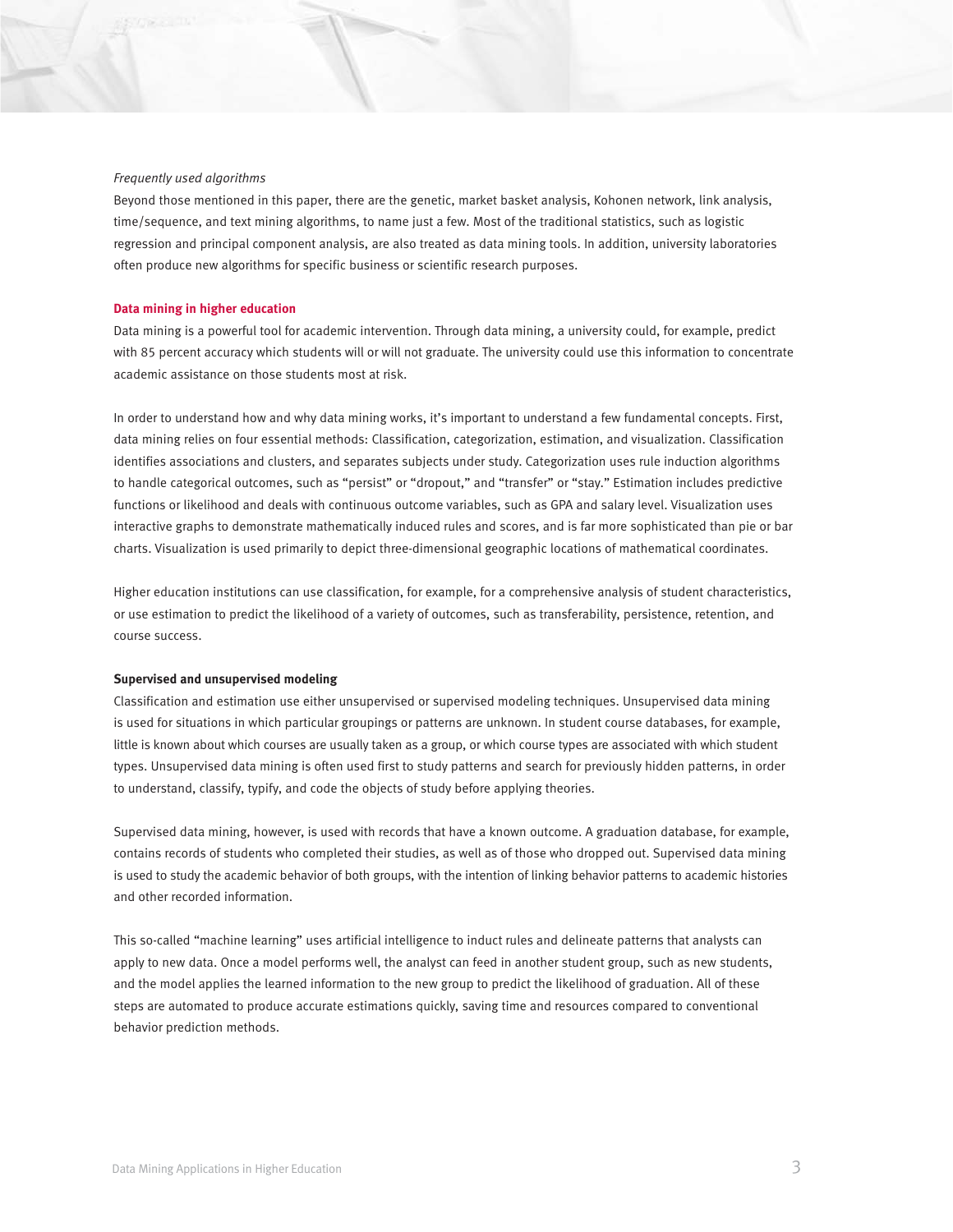## **Data mining applications in higher education**

Data mining is already fundamental to the private sector. Many of the data mining techniques used in the corporate world, however, are transferable to higher education. **Figure 1**, below, shows the higher education equivalents of critical business questions answered by data mining.

| <b>Private sector questions</b>                      | <b>Higher education equivalents</b>                        |
|------------------------------------------------------|------------------------------------------------------------|
| Who are my most profitable customers?                | Which students are taking the most credit hours?           |
| Who are my repeat Web site visitors?                 | Which students are most likely to return for more classes? |
| Who are my loyal customers?                          | Who are the "persisters" at my university/college?         |
| Who is likely to increase his/her purchases?         | Which alumni are likely to make larger donations?          |
| Which customers are likely to defect to competitors? | What types of courses will attract more students?          |

**Figure 1: Data mining questions in the private sector and their higher education equivalents**

The following three case studies illustrate key applications of data mining in higher education.

# *Case study one: Creating meaningful learning outcome typologies*

### Challenge

"What do institutions know about their students?" If the answer is a recital of enrollment percentages or other basic counts, institutions do not know their students as well as they could. This case study demonstrates how suburban community colleges can establish learning outcome typologies for students using unsupervised data mining.

A typical suburban community college with an enrollment of 15,000 traditionally identifies its students as "transfer oriented," "vocational education directed," or "basic skill upgraders." These identifications, however, are based on students' initial declarations of educational goals at enrollment. While these are inclusive classifications, they don't help to illustrate the differences between each student type.

## **Solution**

To establish appropriate typologies for the 15,000 students, researchers used both TwoStep and K-means, two powerful clustering algorithms. They first applied the algorithms to the general groupings identified above, with mixed results. The boundaries among clusters were unclear and dispersed, and even after repeated testing on holdout datasets, as well as the removal of suspected outliers (cases that do not appear to belong to any group), the results did not improve significantly. It's possible that the students' initial declaration of goals did not dictate their academic behavior.

The researchers then used a replacement method that looked at educational outcomes in combination with lengths of study. Defining educational outcomes is easier said than done. Enough time must pass to conclude that a student has reached a certain milestone. Dropping out is also an outcome by itself. Further work was conducted to determine length of study, which required decisions on how to deal with "stopouts," students who left school and later returned.

All of these situations test the data miner's domain knowledge. There are no absolutely right or wrong typologies. In essence, a typology is a good one if it serves a particular research objective.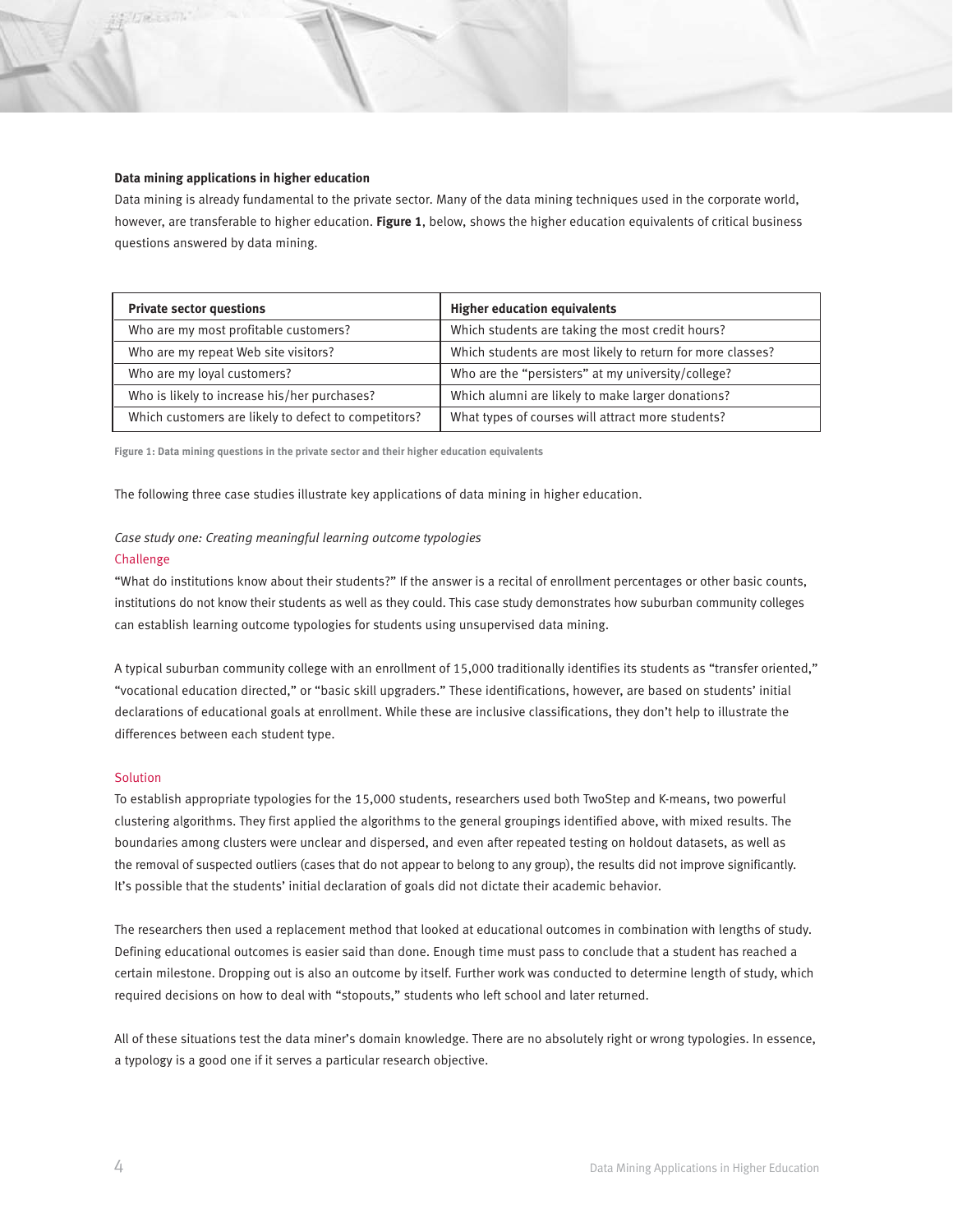After either removing the outliers or adding them to a particular cluster, the TwoStep algorithm produced the following clusters: "Transfers," "vocational students," "basic skills students," "students with mixed outcomes," and "dropouts." K-means validated these clusters. Introducing the length-of-study element gave new dimensions to each cluster. Some transfer students completed their studies quickly; some vocational students took longer; and other students appeared to simply take one or two courses at a time.

# Results

Data mining, combined with student demographics and other information, enabled the college to improve its understanding of its student types. Certain older students, for example, tended to take their time, while younger students with more privileged socioeconomic backgrounds often took high credit courses and graduated quickly. One of the most interesting steps in classification is naming the typologies. The college used the term "transfer speeders," for example, to describe students who quickly accumulated units, while those who took classes for a considerable length of time were "college historians." Other student clusters were "fence sitters," "skill upgraders," etc.

Typologies are important because they go beyond conventional student profiling to identify homogenous groups of students, thus increasing the accuracy of predictive modeling algorithms. Even if a data mining project ends with the discovery of appropriate typologies, the newly discovered patterns and relationships help educators and administrators better meet the needs of varied student groups.

# *Case study two: Academic planning and interventions—transfer prediction*

## Challenge

This case study showcases a solution to a vexing higher education problem: How to accurately predict academic outcomes in order to facilitate timely academic intervention. When institutions use data mining to predict which students are most at risk, institutions can prevent a student from failing before the student is even aware that he or she is at risk.

More than half of community college students identify transferring to four-year universities as their goal. Due to academic difficulties, however, many either take a long time to transfer or never transfer at all. While it has traditionally been difficult to discover which students transfer, the National Student Clearing House now allows community colleges and universities to match their data. This means that data miners and decision makers can link the academic behavior of community college students to their transfer outcomes.

### **Solution**

Building an effective data mining model with this data involves a combination of typologies and domain knowledge. Transfer education domain knowledge emphasizes that the most effective means of increasing student transfers is to identify transferdirected students as early as possible. Grooming those who are most likely to transfer is far more meaningful than counting the number of students who have accumulated enough units to transfer.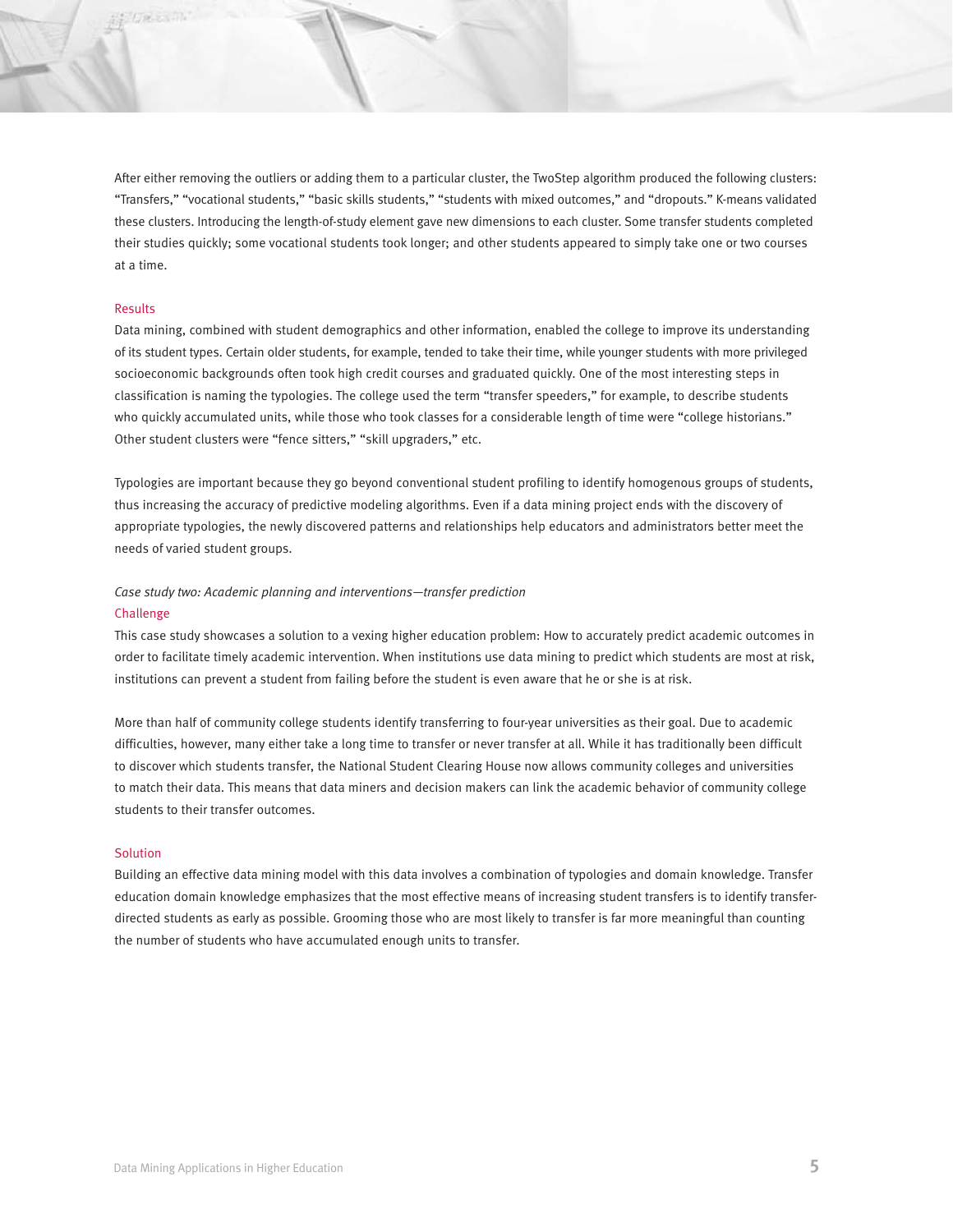Using the transfer outcome data, analysts built a dataset containing students who fell under the general transfer clusters of "speeders" and "laggards." The dataset was split into a test dataset and a validation dataset, using a proprietary randomization method. The outcome variable was transfer. Other variables, such as demographics, courses taken, units accumulated, and financial aid, were predictors to be analyzed without stepwise testing for significance. Data mining is very tolerant of variable interactions and non-linear relationships in data. Supervised data mining was the obvious and appropriate method; therefore, the analysts ran neural network and rule induction algorithms simultaneously in order to contrast and compare the prediction accuracy.

## Results

Data mining enabled the college to accurately identify good transfer candidates. After extensive machine learning, the neural network algorithm, Neural Net, had a prediction accuracy of 72 percent, and the rule induction algorithms, C5.0 and C&RT, had a prediction accuracy of 80 percent. The models then ran against the test dataset and produced similar results, indicating their grasp of the patterns within the data.

# *Case study three: Predicting alumni pledges*

# Challenge

For a typical urban university of 25,000, the alumni population can be as much as ten times its enrollment. Most universities send mailings to alumni on a regular basis, even when alumni fail to respond. These mailings typically cost more than \$100,000 a year. This case study shows how data mining helps universities focus on the alumni most likely to make pledges.

# **Solution**

It's often difficult to determine whether mailings directly affect the volume and value of alumni pledges. Given the same type of mailing, one alumnus may contribute regularly while another may not. Adding to the confusion is the presence of outliers, such as alumni who unexpectedly contribute large sums. How do institutions identify and cultivate relationships with "outlier" alumni?

In **Figure 2**, on the next page, the chart shows the benefit of using data mining to determine alumni mail recipients versus simply mailing to all alumni. The curved line is the optimal return rate (alumni contributions) as predicted by data mining. The straight, 45-degree line is the predicted result if the entire population received the mailing. In this case, the chart indicates that when the mailing reached the 30th percentile of the population predicted by data mining to be responsive, 80 percent would respond with a pledge. If the entire population received the mailing, only 40 percent would respond. If every percentage point = \$2,500, savings = (70% \* \$2,500) – (30% \* \$2,500) = \$175,000 - \$75,000 = \$100,000). Without data mining, therefore, it would cost \$100,000 more to reach all 80 percent.